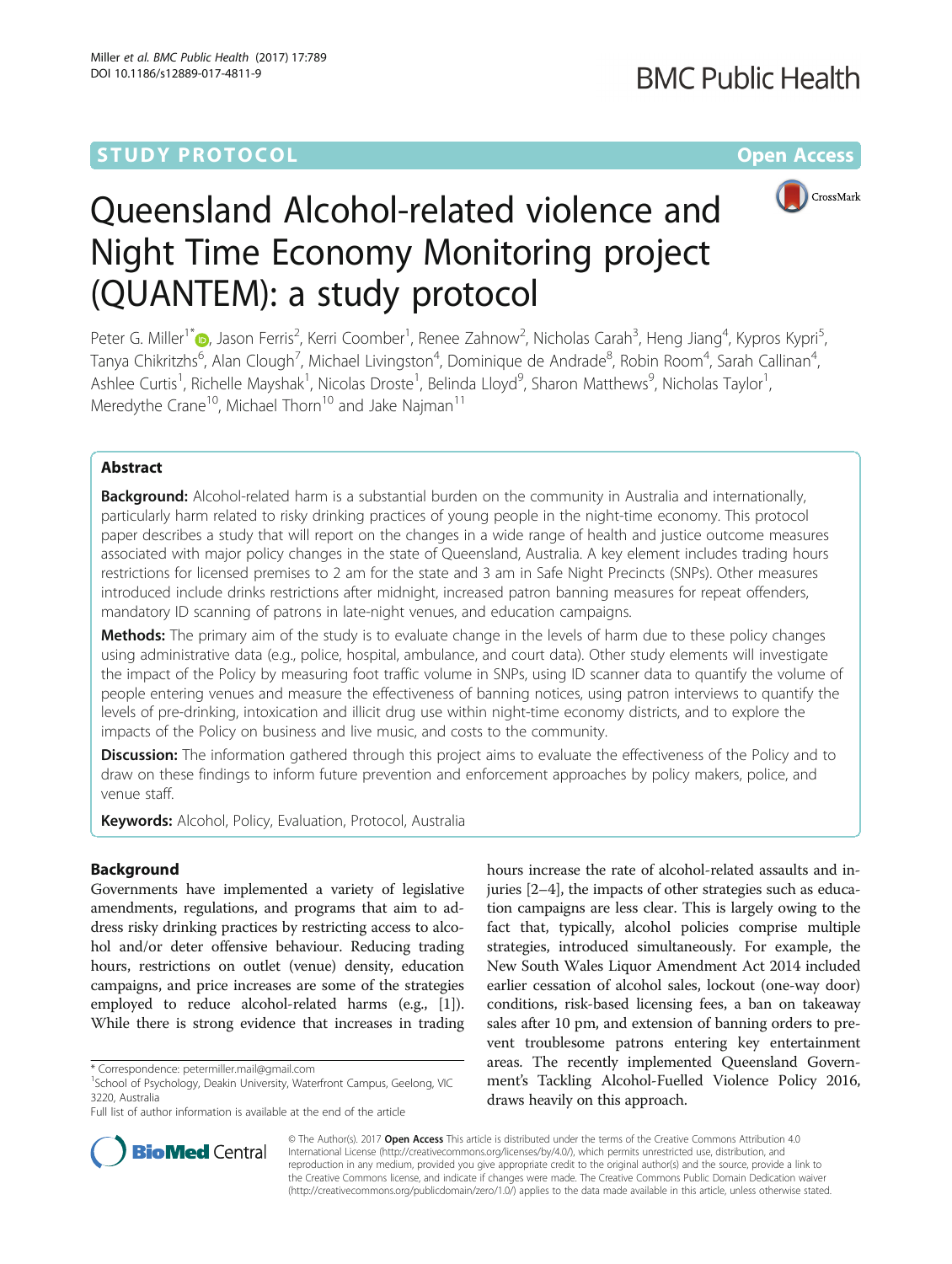The tendency towards multi-pronged approaches for addressing alcohol-related violence makes policy evaluation of a single intervention or strategy extremely difficult. Disentangling the effects of individual components is particularly challenging, as is identifying aspects of the policy that have little discernible impact when considered in isolation [[1](#page-10-0)]. We have framed this evaluation in terms of 'complex interventions' as per the United Kingdom Medical Research Council guidance to weigh up the available evidence in the light of these methodological and practical constraints, ensuring there is consideration of all elements of the intervention (through process and outcomes), as well as monitoring the intervention through different stages to map changes over time [[5](#page-10-0)].

## Queensland government alcohol policy

In 2016, the Queensland Government responded to the community's concerns around alcohol-fuelled violence and other harm by implementing a broad-based multifaceted policy. While this is not the first multi-faceted policy concerning alcohol problems that a Queensland Government has introduced (see Fig. 1), this is the first time earlier last-drinks legislation has been implemented at a state wide level, rather than within a few key entertainment districts.

The components of the Queensland Government's Tackling Alcohol-Fuelled Violence Policy are outlined in Table [1](#page-2-0). Most components of the policy are consistent across the state, with some applicable only to designated

- 1. To achieve cultural change around drinking behaviour which includes more responsible drinking practices (in particular drinking behaviour outside of the home and in designated SNPs in Queensland),
- 2. A safer night time environment, in particular in entertainment precincts, and
- 3. A regulatory framework that balances the interests of the liquor industry with a reduction in alcoholfuelled violence.

## The current study

The aim of the project outlined in this protocol is to assess the impact of the Policy on patterns of consumption and alcohol-related harms in Queensland, while also identifying unintended consequences of the Policy on the nighttime economy. The approach to this policy evaluation is unique in terms of the breadth of data sources available, and comprehensiveness of perspectives considered.

Drawing on administrative data (e.g., police, ambulance, emergency, courts, and hospital admissions and emergency department attendances), we will model key indicators of alcohol-related harms pre- and post- introduction of the Policy. The indicators selected for this evaluation are well-established in the international literature as

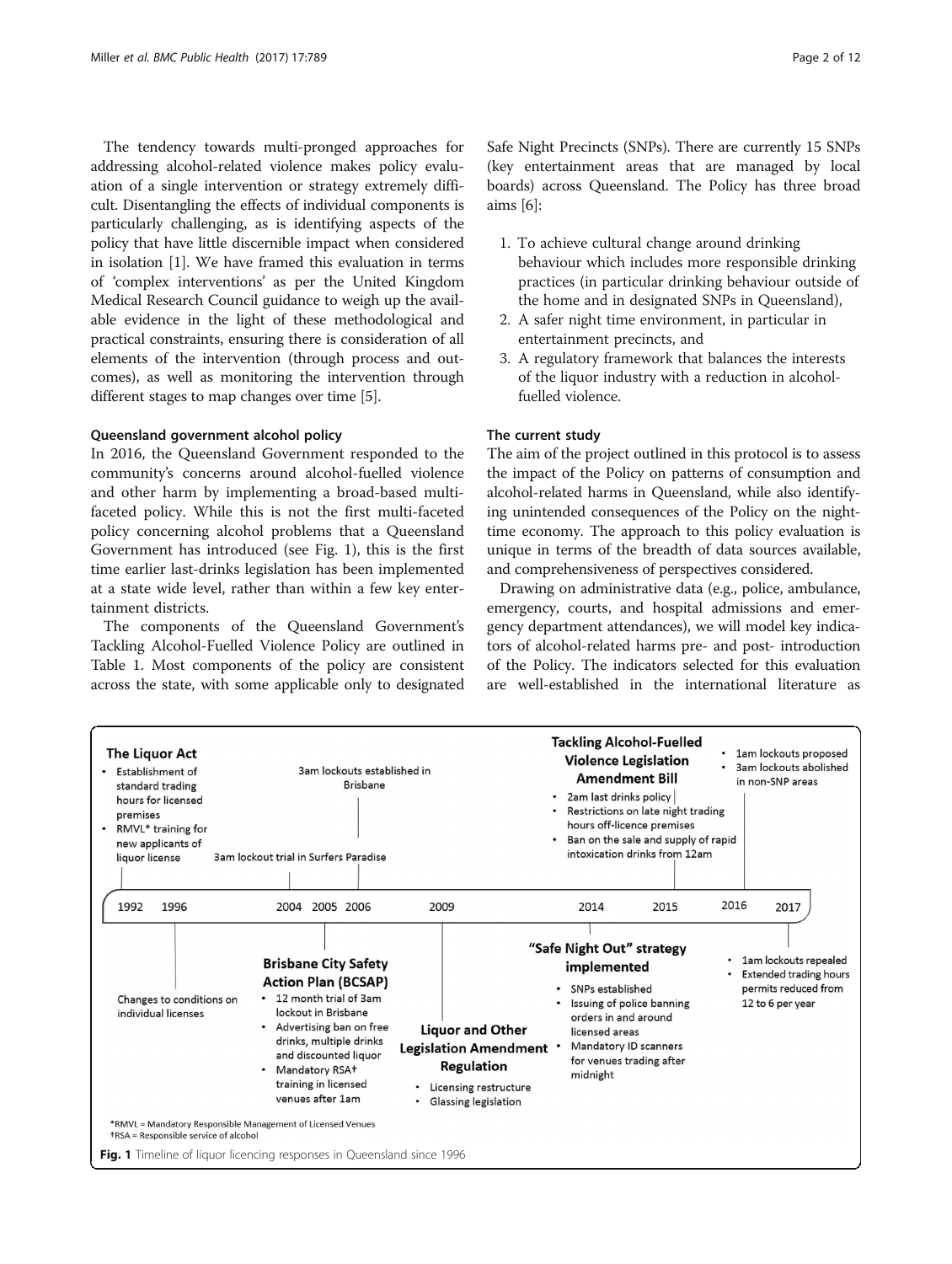#### <span id="page-2-0"></span>Table 1 Tackling Alcohol-fuelled Violence Legislation Policy 2016

Elements of the Policy commenced prior to 1 July 2016

• existing applications to extend hours for the sale of takeaway liquor beyond 10 pm to be voided, with no new applications to be accepted, though existing approvals to sell takeaway liquor will remain – from 4 March 2016 (the date of assent of the Tackling Alcohol-Fuelled Violence Legislation Amendment Bill 2015);

• the continuation of the 15 Safe Night Precincts, including rest and recovery services (also called Safe Spaces), around the State;

• the continuation of the local board model for management of Safe Night Precincts, including the grant funding pool for alcohol-related violence initiatives in Safe Night Precincts;

• targeted drug and alcohol assessment and referral programs for alcohol- and drug-related offences;

• the discontinuation of the Sober Safe Centre initiative, and instead, continuing the trial of paramedics in watch-houses;

• the continuation of compulsory education in schools about alcoholand drug-related violence;

• the continuation of social marketing about alcohol- and drugrelated violence;

• the continuation of implementation oversight mechanisms.

Elements of the Policy commenced on 1 July 2016

• regular service hours for alcohol in licensed venues across Queensland ends at 2 am, except for premises located within a Safe Night Precinct approved for 3 am trading;

• A ban on the sale of rapid intoxication, high alcohol-content drinks after midnight;

• 3 am lockouts removed.

Elements of the Policy commencing after 1 July 2016

• introduction of mandatory operation of networked ID scanners in late-night trading licensed premises located in Safe Night Precincts (to commence 1 July 2017);

• extension of the powers of courts to impose banning orders on persons convicted of drug offences in Safe Night Precincts. These changes will be subject to consultation with stakeholders and would require legislative changes.

• extended trading permits restricted to 6 per venue per calendar year (previously 12 per year as per existing policy).

Elements of the Policy repealed prior to introduction

• introduction of 1 am lockout in prescribed 3 am Safe Night Precincts – repealed (was to commence on 1 February 2017)

reliable and valid [\[7\]](#page-10-0). Our evaluation also considers novel sources of information including foot traffic counts, patron and key stakeholder interviews, and venue observations which will allow for important additional insight into questions regarding causality and mechanisms of change (e.g., was a reduction in assaults driven by a reduction in the number of people in a SNP or a reduction in levels of intoxication), as well as third party administrative data including ID scanner data.

#### Methods

#### Study design

The study employs a mixed-methods design involving multiple data collection components and analysis of administrative data sources, designed with the strengths of complex interventions framework in mind [\[7](#page-10-0)–[9\]](#page-10-0). The core evidence of the impact of the Policy interventions will be derived from changes in key outcomes such as police, emergency department (ED), hospital admissions, and ambulance data. To provide greater insight and context into how these impacts are achieved and what other (sometimes unintended) consequences arise we will collect and analyse a range of supplementary information. There are seven key components to the study methodology:

- 1. Administrative data analysis (harms and businessrelated);
- 2. Patron interviews (including follow-up surveys);
- 3. Key stakeholders interview;
- 4. Structured venue observations;
- 5. Precinct streetscape and business mapping;
- 6. Foot traffic counting;
- 7. Economic evaluation.

#### **Setting**

This study will be undertaken state-wide across Queensland, Australia, with a particular focus on designated night-time entertainment districts (or safe night precincts: SNPs). SNPs were established in Queensland in 2014 under the Government's Safe Night Out Strategy. The 15 SNPs in Queensland represent key entertainment areas with high densities of licensed venues and have special conditions in place around the trading of alcohol (for maps of the precincts see [[10](#page-10-0)] or Additional file [1](#page-9-0)). This study focuses on five purposively selected SNPs: Fortitude Valley (an inner city suburb of Brisbane); Cairns, Townsville, Surfers Paradise (Gold Coast), and Toowoomba. The range of sites, across the state, have been selected to be as representative of different types of nightlife as possible. Fortitude Valley and Surfers Paradise are the largest nightlife precincts in the state, Cairns is a tourist destination in the far north of the state, Toowoomba has few tourists and is an inland community. West End (another inner city suburb of Brisbane) is also included as a specific non-SNP comparison site.

To assess state-wide impacts of the Policy, a comparison of Queensland administrative data (state wide and for specific precincts) to other Australian states will be undertaken. Interstate comparison sites have been primarily selected based on the size of their night-time economies, and their resident population aged 18–30 (see Table [2\)](#page-3-0). Table [3](#page-3-0) provides a summary of study sites and project elements.

#### Procedures and measures

#### Administrative data – Alcohol-related harms

This evaluation draws on a range of administrative and archival data sources to provide a comprehensive assessment of the impact of the Policy. All administrative data will be used to assess trends in alcohol-related harms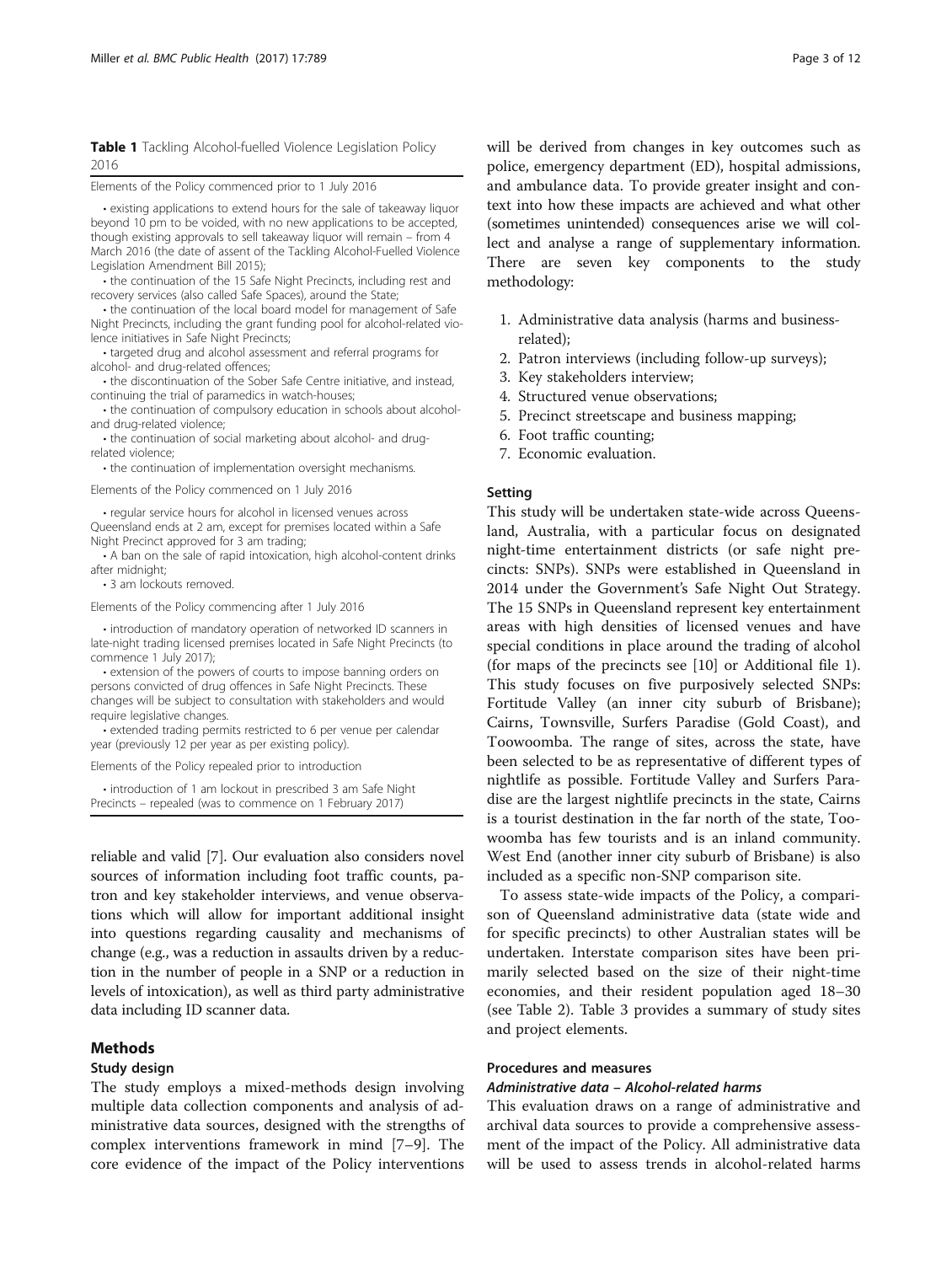<span id="page-3-0"></span>

| Queensland<br>sites              |           | Population N total licensed<br>venues | N late night<br>venues | Comparison site/s               | Population N licensed | venues           | N late night<br>venues |
|----------------------------------|-----------|---------------------------------------|------------------------|---------------------------------|-----------------------|------------------|------------------------|
| Brisbane<br>(Fortitude Valley)   | 1,162,186 | 186                                   | 40                     | Perth<br>(CBD + Northbridge)    | 21,092                | 294 <sup>d</sup> | 28                     |
|                                  |           |                                       |                        | West End (Qld)                  | 1,162,186             | $64^b$           | $\mathbf{0}$           |
| Cairns                           | 160,285   | 232                                   | 50                     | St Kilda (Vic)                  | 107,127               | 178 <sup>e</sup> | 34 <sup>e</sup>        |
|                                  |           |                                       |                        | Noosa Heads/Noosaville<br>(QId) | 56,151                | 103              | 7                      |
| Townsville                       | 193,946   | 97                                    | 43                     | Adelaide (CBD)                  | 23,169                | 435              | $34^{\dagger}$         |
|                                  |           |                                       |                        | Greater Newcastle               | 308,308               | $146^9$          | 32 <sup>9</sup>        |
| Gold Coast<br>(Surfers Paradise) | 555.608   | 166                                   | 38                     | Melbourne (Chapel St)           | 107,941               | 137 <sup>e</sup> | $54^e$                 |
| Toowoomba                        | 163,232   | 126                                   | 30                     | Geelong (Vic) <sup>h</sup>      | 229,420               | 257 <sup>e</sup> | 14 <sup>e</sup>        |
|                                  |           |                                       |                        | Greater Newcastle               | 308,308               | $146^9$          | 329                    |

License counts excludes packaged, limited, producer, and wholesaler licenses; indicative numbers only a Local Government Area Population as at 2015

<sup>b</sup>As at 29 August 2016; Queensland Office of Liquor Gaming and Regulation (OLGR)

c As at 2015; sourced from Queensland Government Fortitude Valley and Surfers Paradise Drink Safe Precinct trial reports and OLGR annual report

<sup>d</sup>As at 29 August 2016; Department of Racing, Gaming, and Liquor

e As at 29 August 2016; Victorian Commission for Gambling and Liquor Regulation

f As at 2015; industry figures. Subject to data availability. Greater Newcastle will be used if data is not released

<sup>g</sup>As at 2015; New South Wales Liquor and Gaming

<sup>h</sup>Geelong will be used as an alternate if Newcastle is used for Townsville

## Table 3 Study elements by site

| Site/Element                                                                                             | Administrative<br>data | Patron<br>interviews | Follow-<br>up<br>survey | Key<br>informant<br>interviews | Venue<br>observations | Precinct<br>streetscape,<br>business mapping | Economic<br>evaluation | Foot | ID<br>traffic scanner<br>data | School AOD<br>program<br>audit |
|----------------------------------------------------------------------------------------------------------|------------------------|----------------------|-------------------------|--------------------------------|-----------------------|----------------------------------------------|------------------------|------|-------------------------------|--------------------------------|
| Queensland wide                                                                                          | $\checkmark$           |                      |                         |                                |                       |                                              | $\checkmark$           |      | $\checkmark$                  | $\checkmark$                   |
| Fortitude Valley                                                                                         | ✓                      | ✓                    | ✓                       |                                | ✓                     | ✓                                            |                        | ✓    |                               |                                |
| Cairns                                                                                                   | ✓                      | ✓                    |                         |                                |                       |                                              |                        | ✓    |                               |                                |
| Gold Coast                                                                                               | ✓                      | ✓                    |                         |                                |                       |                                              |                        |      |                               |                                |
| West End                                                                                                 | ✓                      | ✓                    | $\checkmark$            |                                | $\checkmark$          |                                              |                        |      |                               |                                |
| Townsville                                                                                               | ✓                      |                      |                         |                                |                       |                                              |                        |      |                               |                                |
| Toowoomba                                                                                                | ✓                      |                      |                         |                                |                       | ℐ                                            |                        |      |                               |                                |
| Interstate comparison sites                                                                              |                        |                      |                         |                                |                       |                                              |                        |      |                               |                                |
| Victoria wide                                                                                            | $\checkmark$           |                      |                         |                                |                       |                                              |                        |      |                               |                                |
| Perth, WAb<br>$(CBD^a +$<br>Northbridge)                                                                 | $\checkmark$           |                      |                         |                                |                       |                                              |                        |      |                               |                                |
| St Kilda (Vic)                                                                                           | $\checkmark$           |                      |                         |                                |                       |                                              |                        |      |                               |                                |
| Adelaide,<br>SA <sup>c</sup> (CBD)                                                                       | √                      |                      |                         |                                |                       |                                              |                        |      |                               |                                |
| Melbourne,<br>Vic <sup>d</sup><br>(Chapel St)                                                            | $\checkmark$           |                      |                         |                                |                       |                                              |                        |      |                               |                                |
| Geelong (Vic)                                                                                            | $\checkmark$           |                      |                         |                                |                       |                                              |                        |      |                               |                                |
| Greater<br>Newcastle (NSW <sup>e</sup> )                                                                 | √                      |                      |                         |                                |                       |                                              |                        |      |                               |                                |
| AOD alcohol and other drugs;<br><sup>a</sup> Central business district<br><sup>b</sup> Western Australia |                        |                      |                         |                                |                       |                                              |                        |      |                               |                                |

<sup>c</sup>South Australia

<sup>d</sup>Victoria

e New South Wales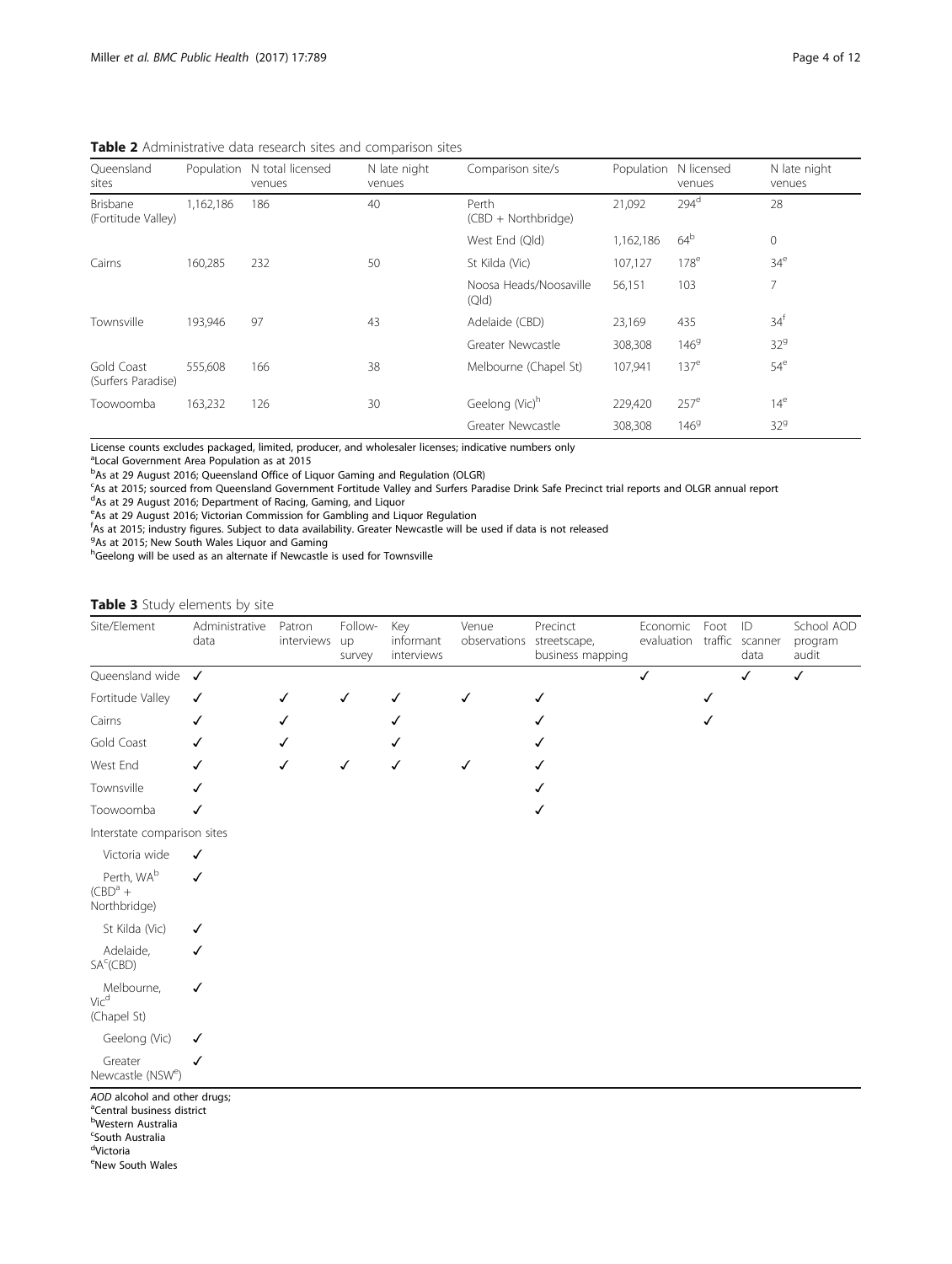before and after the Policy introduction. Patterns of harms during high-alcohol hours (HAH) will be examined for much of this data, given this is the time period the legislation mostly focusses on and when most harms are identified [[2, 11\]](#page-10-0). HAH for police and ambulance data are defined as Friday and Saturday nights, 8 pm to 6 am [[12\]](#page-10-0), whereas HAH for emergency departments is defined as Friday and Saturday nights, midnight to 5 am [[13\]](#page-10-0). Research demonstrates that the use of such surrogate measures are reliable for assessing trends over time [[12, 14](#page-10-0)–[16](#page-10-0)]. All administrative data will be de-identified.

Police assaults data Police assaults data are provided by the Queensland Police Service (QPS) for assault offences occurring from January 2000 onwards. QPS data are extracted from the Queensland Police Records and Information Management Exchange (QPRIME) database. QPRIME data contain unit level records of crime incidents, core fields include: type of offence; age and sex of perpetrator and victim(s); types of location (i.e., licensed outlet, house/unit, street etc.); geographic location (i.e., postcode); domestic violence indicator; and date and time of day of offence.

QPRIME data contains nine assault classifications. We will distinguish between common and serious assaults. Common assaults include: assaults, common and minor assaults (not elsewhere classified). Serious assaults include: assault occasioning bodily harm; assault, aggravated (non-sexual); assault, police; assault, serious (other); grievous bodily harm; wounding. The key outcome variable will be the number of assault offences during HAH.

Emergency department injury attendance data Deidentified ED unit records for Queensland hospitals will be used to assess the impact of the Policy on late-night injuries. The ED data comes from the Non-Admitted Patient Emergency Department Care (NAPEDC) database. This data captures a broad spectrum of alcohol-related injuries (e.g., minor fractures from falls and assaults), many of which are unlikely to be recorded in police data [[17, 18\]](#page-10-0), and are often not serious enough to result in admission to a hospital ward, but occur relatively frequently among high-risk population groups [\[19](#page-10-0)]. The ED data will include 28 Queensland hospitals from January 2005 onwards. Core fields in the ED data include: primary diagnosis; patient age and gender; time/date of presentation; postcode; and a location description where injury occurred (e.g., at home, on street). ED data do not contain a reliable indicator of patient intoxication or alcohol involvement in the incident preceding presentation nor do they include external cause codes; these omissions preclude differentiating injuries due to violence.

Hospital admissions data Hospital admissions data will also allow examination of trends in serious injuries resulting in hospitalisation, thus providing a comprehensive picture of the burden of acute alcohol-related harm on the health system. Hospital records are available from January 2005 onwards and will be obtained through the Queensland Hospital Admitted Patient Data Collection (QHAPDC). Based on previous research methodology [[20\]](#page-10-0), hospital records related to alcohol are extracted based on the ICD-10-AM codes [\[21](#page-10-0)] of the principal diagnosis associated with the hospitalisation as well as additional details related to the individual and the hospitalisation: patient's date of birth, gender, postcode; as well as hospital admission and separation date and time; date of incident; and length of stay.

Ambulance data Ambulance data are a valuable adjunct to police and ED data for monitoring different types of alcohol-related harm that do not result in either ED presentation or a police offence being recorded [[22](#page-10-0)–[24\]](#page-10-0). The data are sourced from the Queensland Ambulance Electronic Ambulance Report Form (EARF) and Queensland Ambulance Case Information Reporting (QACIR) databases. The Queensland Ambulance Service data contain unit level records of all ambulance attendances in Queensland; core fields include: primary reason for attendance; patient age and gender; time/date of attendance; postcode; address; and if the case was taken to hospital or treated on site. As there is no reliable indicator of alcohol involvement in the dataset, the data extraction will involve keyword searches and use of relevant diagnostic codes for cases which occur during HAH, which has previously been found a reliable proxy [\[25](#page-10-0)].

Courts data Data pertaining to prosecutions of licensees for breach of liquor licence conditions or service of intoxicated patrons has been obtained from the Magistrates Court to assess the use of a legislative amendment allowing for the breathalysing of intoxicated or disorderly patrons for the purposes of gathering evidence of venues serving unduly intoxicated patrons. The use of police and court invoked patron bans is another aspect of the policy that will be investigated using court and police data. Outcomes for offenders diverted to the Drug and Alcohol Assessment Referral course (commenced July 2016) compared to those who do not participate in this program will also be evaluated.

## Administrative data – Business data

In addition to examining trends in alcohol-related harms, this project use business data to identify the economic and cultural impacts of the Policy. Key sources of business data are outlined below.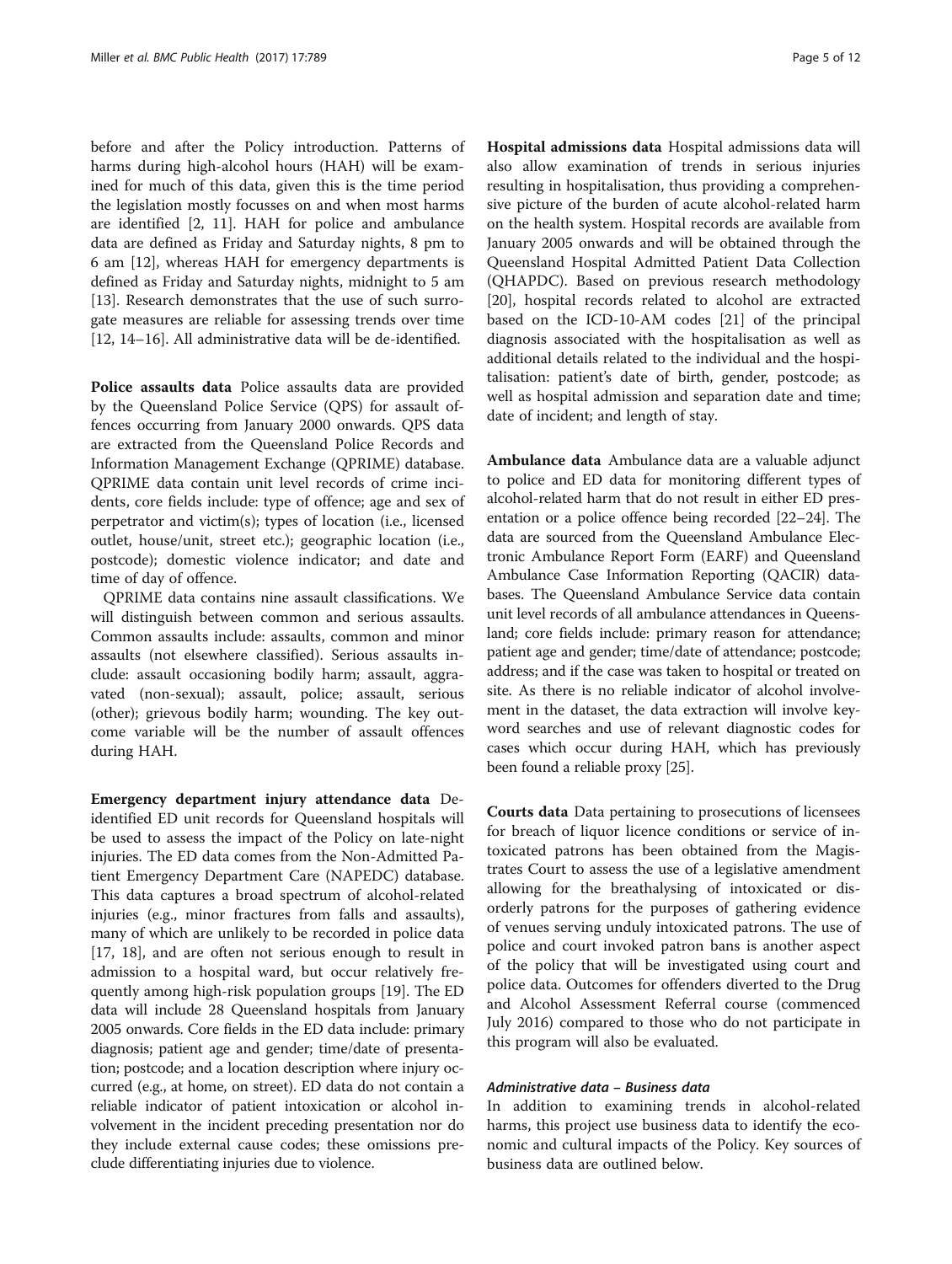Office of Liquor and Gaming Regulation (OLGR) Data from the Office of Liquor and Gaming Regulation has been used to establish the spatial distribution of licensed venues in Queensland and the density of venues in night time entertainment areas between 1 January 2010 and 1 July 2018. A list of venues licensed to sell liquor in Queensland, including address, license type and licensed hours of operation, has been sourced from OLGR. Additionally, OLGR will provide data on applications for extended trading permits. Core fields include: venue name, license number, date and time of extended trade. This data is required to assess the number of hours of liquor sales on a weekly basis.

Australian business survey (ABS) and Australian business register (ABR) Publically available data routinely collected by the Australian Bureau of Statistics on the number of businesses with no employees, 1–4 employees, 5–19 employees, 20–199 employees, over 200 employees, and total employees by industry in Queensland has been collected [[26](#page-10-0)]. For each of the six study sites (Fortitude Valley; Surfers Paradise; Townsville; Toowoomba; Cairns; and West End), this data will be joined with data from the Australian Business Registry (ABR). The ABR data contains the physical address, industry type and date of registration for all registered businesses. The database is dynamic and regularly updated. Data will represent snapshots at 6 monthly intervals to examine changes in the number of registered businesses at each site at each time point. When coupled with the ABS employee count data (published annually), this data can be used to assess trends in business entry and exit and employment in the six study sites within the liquor industry compared to other industry types.

#### Precinct streetscape and business mapping

This component of the study will involve members of the research team systematically documenting the nature of all business occurring in the declared night time entertainment precincts over the course of a day and night. 'Walkthroughs' will be conducted at each of the six primary sites at six month intervals to document:

- Change in venue size, diversity and density over time.
- Changes in the number and range of venues open throughout the night up until legislated closing times.
- Changes in actual venue opening hours, both opening and closing earlier, relative to licences.
- Number and type of businesses closing down and opening up.

The walkthroughs will occur on Saturday evening at set intervals: 10 pm, 12 am, 2 am, and 4 am. Data collected from the walkthroughs will be used to develop precinct maps for Fortitude Valley, West End, Surfers Paradise, Toowoomba, Cairns, and Townsville that plot each business in the precinct (including venues, restaurant, food outlet, bar or performance spaces) and record the opening hours, entertainment, and food and beverage offerings for each venue. Over a two-year period, four maps will be created to enable an analysis of changes in venue mix and density, diversity of entertainment options and cultural performances, and mix of food and beverages over time.

#### Patron interviews and surveys

Patron interviews Street-intercept, patron interviews will be conducted over a 2-year period. Interviews began 4 weeks prior to the legislation being introduced. While not ideal in terms of demonstrating impact pre and post, it will supply some insight into trends prior to the implementation of the policy, with appropriate caveats. The key role of the patron interview is to document patrons' experiences of violence in the night time environment, evaluate patron responses to the legislative changes, and describe any selfreported behaviour change (e.g., pre-drinking, time at which patrons go out to licensed premises). The interview strategy is informed by previous projects (e.g., [\[11](#page-10-0), [27\]](#page-10-0)). Researchers will work in groups of six in public thoroughfares in key entertainment areas with every third patron on the street invited to participate in an interview. Once participants provide verbal consent to be interviewed, they are given a business card that will have a web address and contact details of the study investigators and ethics committee, which they may use if they wish to know more about the study or be informed of study findings. Data collection will occur on Saturday nights between 10 pm and 5 am (exact times within this frame may vary dependent on day and location), with an interview length of 5–15 min.

Every patron interviewed is breathalysed and blood alcohol concentration (BAC) levels recorded within the interview data, tracking levels of intoxication throughout the night [\[28\]](#page-10-0). Every fifth person interviewed will also be asked to do a drug saliva test.

Patron interviews will be conducted in Brisbane (Fortitude Valley and West End), Surfers Paradise, and Cairns. Interviews will be monthly in Fortitude Valley and Cairns, and every second month in West End and Surfers Paradise. Monthly sessions were chosen to allow mapping of trends over time and seasonally, within budgetary constraints.

The patron interview has five components: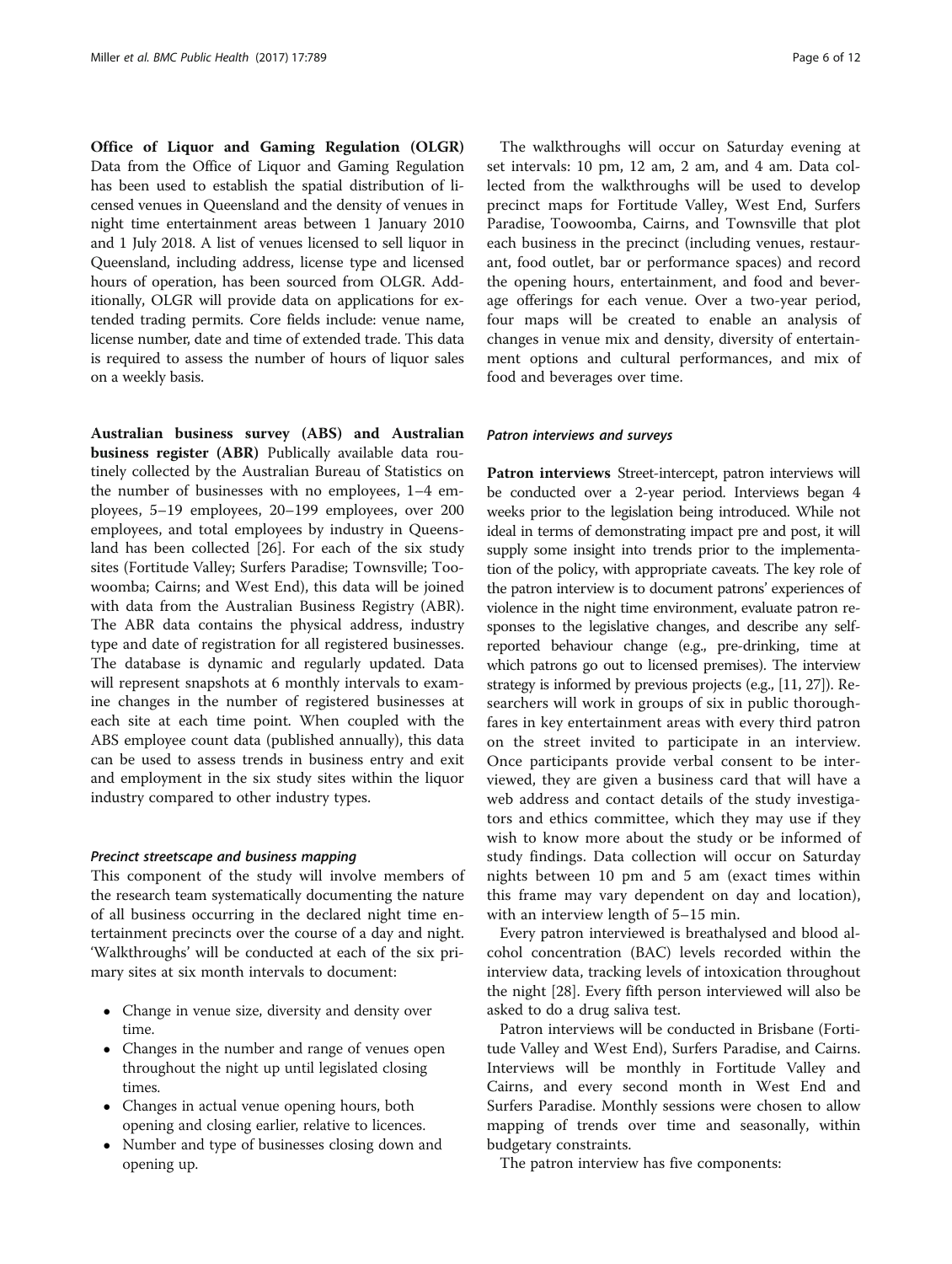- 1. Demographics: gender; postcode; age; occupation.
- 2. Current night out: time of arrival at the night time precinct; hours spent drinking; perceived level of intoxication; feelings of safety; engagement in preloading, their use of energy drinks, their use of illicit substances.
- 3. Experiences of violence/alcohol-related consequences (past 3 months): experiences of physical, verbal or sexual aggression around licensed venues; the role of alcohol and drugs in these incidents; personal injury or accidents as a result of alcohol or drug use; engagement in offending such as property damage or drink driving; experiences of being ejected from a venue, refused service or refused entry.
- 4. Changes in behaviour following the Policy and awareness of media campaign: how has the Policy changed their drinking/partying behaviour; are they aware of any Government anti-violence campaigns.
- 5. Intentions for the rest of the night: their plans for getting home; their plans for the rest of the evening.

Follow-up patron survey Patron interview participants in Fortitude Valley and West End will also be asked to do a follow-up, online survey that they can access from the next day (for up to 1 week) for a small reward [\[29\]](#page-10-0). The aim of the follow-up survey is to explore the participants' activities for the remainder of their night out. Participants in Fortitude Valley and West End are asked to provide either an email address or mobile phone number to which the survey link can be sent. This follow-up method has been successfully trialled previously in Canada on 170 participants, with 68% (64% male, 75% female) of street survey participants completing the online survey [[29](#page-10-0)]. Response rates for heavy drinkers was 53%. Online followup survey completers were similar to those who did not respond, although they generally pre-drank less.

The follow-up survey will take approximately 15– 20 min and will include questions on: venues participants visited and experiences from the night before; alcohol-related incidents/consequences (injury, assault, and regretted behaviour); how much participants spent; the amount of alcohol consumed and substance use. A sample of 500 participants who complete the survey per site will be reimbursed \$20 (gift card) for completing the survey. Power calculations indicate that this sample size will provide sufficient power to detect moderate to small effects in binary logistic regression models and random linear regression models (Odds Ratio: 1.4,  $R^2 = 0.1$  respectively) with a minimum power level of 0.8 and  $\alpha$ error probability of 0.05. [\[30\]](#page-10-0).

#### Key informant interviews

The study also involves key informant interviews with at least 50 selected individuals to inform the interpretation of the findings from administrative data analysis. These interviews will provide substantial insight into potential benefits and side-effects of the Policy which are not apparent from other data sources [[2](#page-10-0)], and help to develop a comprehensive picture of impacts of the legislative changes.

The sampling frame includes five people per site from five key sectors of: government policy makers; service providers (e.g., night chaplaincy or rest and recovery services), hotel licensees (or hotels association); police; licensing personnel, relevant local council employees and health professionals (up to 25 per site). Only one person will be interviewed at a time and informed consent will be obtained. Interviews will normally be tape-recorded, but may also be an email or taped telephone interview. Stakeholders will be asked questions based on a series of prompts, rather than a strict set of questions, focussing on barriers to implementation of late night alcohol restrictions, perceptions of impact, recommendations for improvement and the identification of other relevant factors. Our previous research has demonstrated the valuable contribution of key informant interviews and their ability to provide policy-relevant insights into both the effectiveness of certain measures and how they can be implemented better [\[31](#page-10-0), [32](#page-10-0)].

## Structured venue observations

Observations will be conducted inside purposively selected venues at the Fortitude Valley and West End sites. The observations provide a source of information about nightlife culture and the type of entertainment provided, physical characteristics of venues, crowd density and compliance with liquor legislation. Coupled with the patron interviews, the venue observations provide context and aid in the interpretation of the administrative data analyses. Four rounds of observations will be conducted at each of the two sites over a 12-month period. Observations will be conducted by researchers in pairs. Each observer will conduct their observations independently and observe different parts of the venue. Therefore, each observation record will be treated as independent. The research includes the use of observation checklists, forms and technology developed from previous studies [[33, 34](#page-10-0)]. Each pair of researchers will observe two venues per night, spending approximately 2.5 h in each venue. Observations will be as unobtrusive as possible. Researchers will be trained to covertly complete observation forms on an iPod touch screen, in line with previous studies [\[35, 36\]](#page-10-0).

Key outcome variables include: the overall levels of intoxication observed; the number of highly intoxicated people who are subsequently served alcohol (three signs of intoxication); compliance to restrictions on alcohol service (e.g. no shots after 12 midnight); and compliance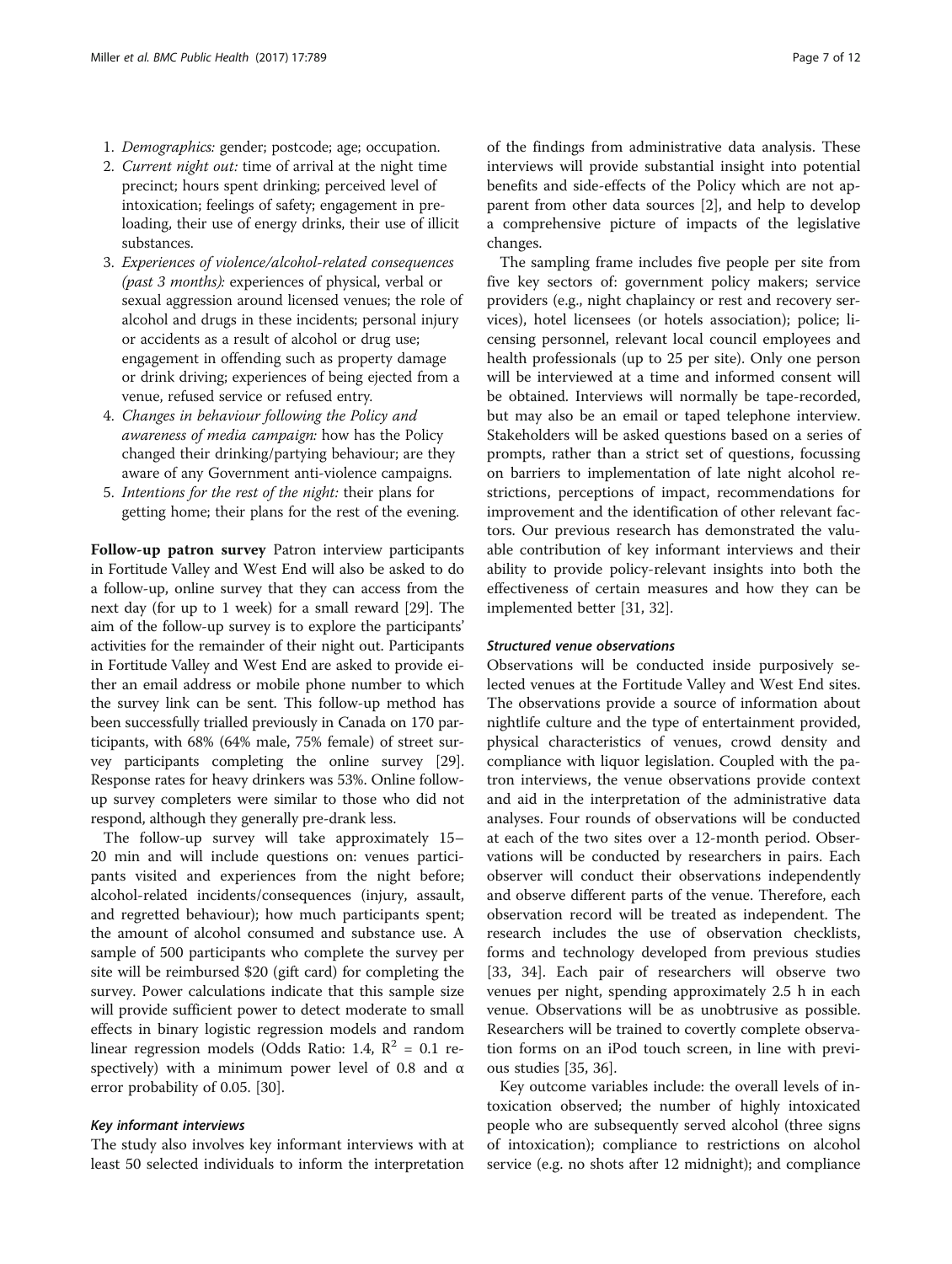to mandatory ID scanning. Levels of alcohol consumption and observed illicit drug consumption will be recorded. We will also record the extent to which physical features of the venue comply with domains of the Crime Prevention Through Environmental Design (CPTED) framework, including: surveillance, access control, target hardening, image management, and activity support [[37](#page-10-0)].

### Foot-traffic counts

A limitation of previous evaluations of alcohol-related policy is the reliance on counts of alcohol-related incidents without any data regarding whether there were changes in the numbers of people attending the area. This is owing to the difficulties associated with estimating a population base to serve as the denominator in a calculation of incidence rates, although the data collected for this study can only identify trends over time, and cannot provide accurate population on-the-night estimates. To begin to address this limitation, this project will collect foot traffic data at two of the primary sites: Fortitude Valley and Cairns SNP. Although the use of a single counter means we are unable to accurately measure the total number of people in any nightlife area, we can document trends in a specific area over time, giving more insight than previous studies into any substantial changes in the number of people attending entertainment districts. This data provides a proxy for person density within each location.

People entering the night-time entertainment precincts in Fortitude Valley and Cairns are counted via the use of a wireless sensor [\[38\]](#page-10-0). This wireless sensor is placed within a shopfront in each precinct, and is calibrated and managed by Kepler Analytics. The data is processed by Kepler Analytics, and automatically visualised on a secure cloud based Dashboard, which the research team can access.

Data collection has been under way using this method since March 2016. The sensor captures mobile phone Wi-Fi signals, and records the number of people broadcasting a phone Wi-Fi signal within a particular area.

#### Economic evaluation

A cost-benefit analysis of the Policy will be conducted. The major estimated costs are the potential loss of revenue of affected licenced premises, the potential loss of income for the alcohol industry, and the potential loss of local government revenue. The major anticipated benefits are reduced violence, savings in health care costs, increased amenity for the neighbourhood, income gained by non-alcohol-related business, and the productivity gain due to reduced assaults and injuries. It should be recognised that a reduction in drinking, particularly for heavier drinkers, will also result in gains in chronic health status, reducing costs for health care and of lost

productivity, but these will not be included in this analysis. Using administrative data described above, the costbenefit analysis will proceed as follows:

- 1. Using pre- and post-intervention data (police assault, ED admissions, and ambulance data) to determine how changes in closing times and other measures in the Policy affected levels of alcohol-related social and health outcomes, as discussed in the administrative data analysis section [\[39](#page-10-0)],
- 2. Estimate consequences of earlier closing on local licenced venues (costs and benefits to business and community),
- 3. Estimate costs and benefits of the restriction for local government,
- 4. Estimate costs and benefits to late night drinkers and other private parties affected by late-night drinkers, for example reduced violence and injuries, and reduced health care costs; night time drinkers may travel to a non-restricted area for drinking.
- 5. Estimate benefits of impact on other industries and households.
- 6. Aggregate total costs and benefits to estimate net cost-benefit from a whole of society perspective.

#### Additional study elements

There are additional study elements being conducted which do not form a part of the core evaluation which will greatly assist in describing contextual elements around the intervention.

ID scanner data De-identified, unit record data from major ID scanner suppliers (e.g., Scantek) will be analysed to better understand dynamic population flows in SNPs. ID scanning data provides information on the number of people entering a venue over the course of the night, the times at which they entered, the number of repeat entries, and the number of people with banning orders who attempt to enter. Data on underage patrons will not be reliably available. As of 1 July 2017, under the Policy, ID scanners will be mandatory after 10 pm in late trading venues (trading after midnight) located in Safe Night Precincts. While all venues will be required to have ID scanners in place, the units have been popular in licensed venues across Australia for over 5 years, and a wide range of venues around the country have been using them since around 2007 [[40, 41\]](#page-10-0). The researchers have been in contact with major ID scanner supplies (e.g., Scantek) and negotiated access to de-identified unit records. These records will allow us to retrospectively investigate trends in the number of people attending specific licensed venues which used ID scanners across Queensland. While not a perfect measure for prevalence, the data will provide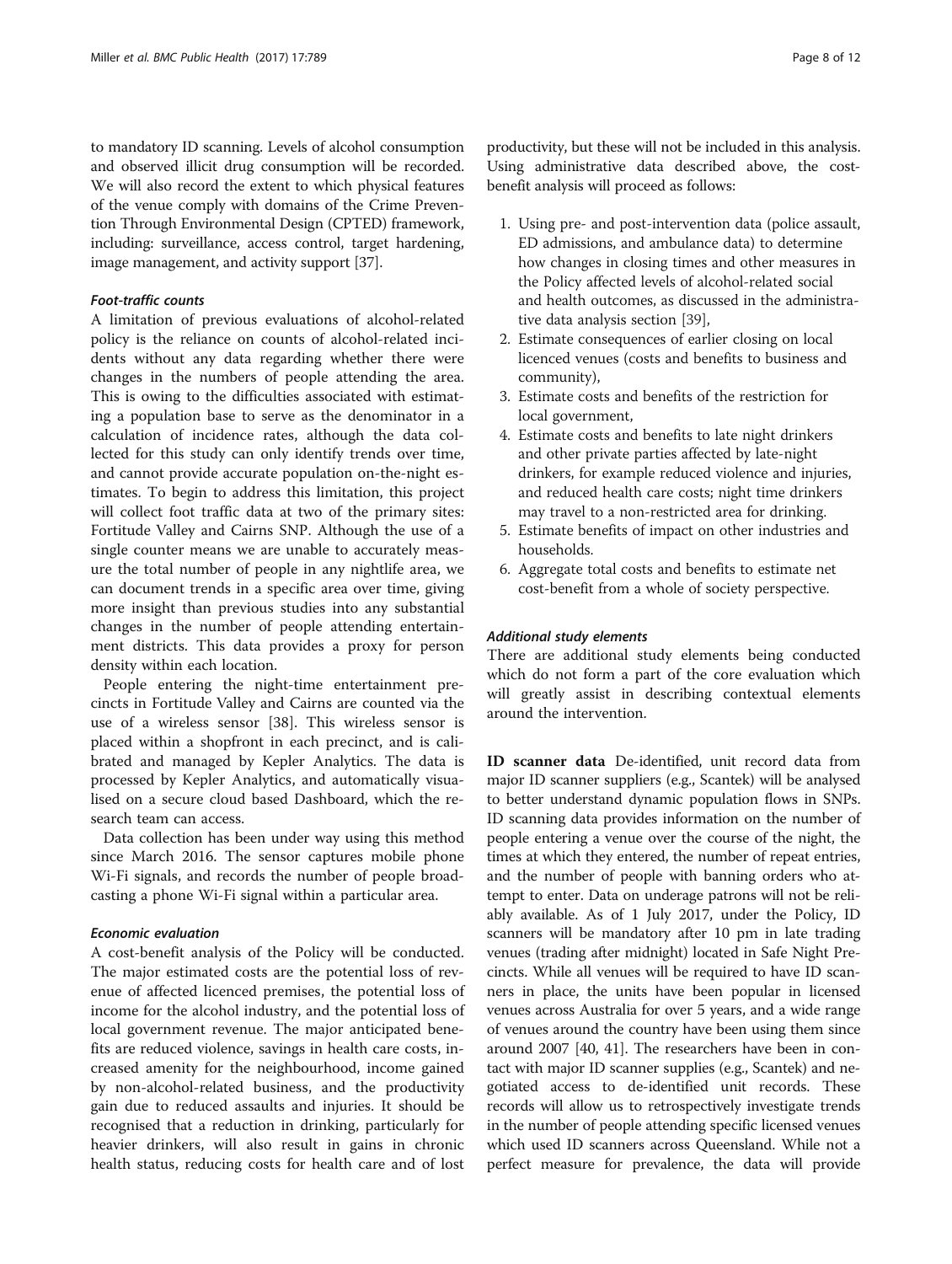insight into any substantial changes in people attending nightlife licensed venues.

Queensland school alcohol- and drug-related violence program audit One element of the community education component of the Policy involves compulsory education in Queensland schools about alcohol- and drug-related violence. There is no set curriculum; resources are provided via a website developed by the Queensland Department of Education and schools are able to choose which components, if any, they will utilise. To assess this component of the Policy we will conduct an audit of Queensland secondary schools to determine what, if any, violence-specific and alcohol/drug education campaigns have been employed. All secondary schools in Queensland, including private and public schools, will be contacted by telephone or email and asked to outline the education programs currently used in the school, the process through which the education is delivered and the usefulness of the website.

## Analysis

## Administrative data analysis

In order to measure changes over time in secondary data outcome measures, we will use time series analysis approaches including autoregressive integrated movingaverage (ARIMA) models [\[42\]](#page-10-0). Such models allow for identification and adjustment for underlying trends in the data, seasonal variation, and the serial autocorrelation between observations obtained at different time points. The time series design is a commonly employed approach to the evaluation of policies implemented in entire jurisdictions where suitable control sites are lacking [[43\]](#page-10-0). Hypotheses can be tested regarding the likely rapidity of onset and duration of change by specifying tests for intercept and slope. We will use monthly data over the 5-year period pre-intervention and 3 years post-intervention to model for outcomes of police recorded assaults, ED presentations, and ambulance attendance. This evaluation will use both pre-post withinsite comparisons and intra- and inter-state comparisons to gain a greater level of insight into the nature of change occurring across nightlife in Queensland. Due to the low number of expected records, courts and coroners data will be analysed descriptively.

#### Interviews and observations analysis

Data from patron interviews will be analysed using descriptive statistics and regression models: linear, logistic, or Poisson, as appropriate for the items examined [\[28](#page-10-0)]. Key informant interviews will be analysed using thematic analysis (identifying common themes in textual data) (e.g. [\[2](#page-10-0), [31, 32](#page-10-0), [44\]](#page-11-0)). Observer-rated fields recorded in

venue observations will be reported as descriptive frequencies, means and percentages.

#### ID scanner and foot traffic data

ID scanner and foot traffic count data will be analysed using time series models. This data will also be used to compute population density estimates and alcoholrelated harms incidence rates.

## **Discussion**

The Queensland Alcohol-related violence in the Night Time Economy Monitoring (QUANTEM) project extends on previous evaluation frameworks by incorporating a wide variety of data sources to examine the impact of alcohol policy implementation. The study goes beyond the assessment of administrative data and key indicators of alcohol related harms, such as assaults and alcohol-related injuries, to consider the broader financial and cultural effects of policy change. Important elements of the approach include venue observations, and patron and key informant interviews that serve to contextualise quantitative findings and help to better understand the moderating influence of previously 'invisible' factors (e.g. population density in night time spaces; physical aspects of night time spaces and the mix of alcohol/non-alcohol businesses) on the relationship between alcohol regulations and alcohol-related harms. This framework brings together data to address questions of concern to a number of stakeholder groups, including liquor licensees, the music industry, and community safety advocates, regarding the effect of the Policy on changes in alcohol-related harms, cultural events/live music, patron, and industry experiences.

By drawing on previous studies conducted in Victoria, Australian Capital Territory, Western Australia, Tasmania, and New South Wales [[45](#page-11-0)–[47](#page-11-0)], this research provides an opportunity to examine the way in which context moderates the effect of policy on alcohol-related harms and will provide insight into how different alcohol policies might have different impacts in different jurisdictions. This study has the potential to inform policy development and will have practical implications for the policing of night time entertainment precincts. In particular, the integration of foot traffic counts and police tasking data with outcome data (e.g., assault offences recorded by QPS (single record per incident); alcoholrelated injury) will provide the best estimate to date of incidence rates in the night time economy.

## Limitations

All site comparisons come with limitations; no single site is a perfect comparison for another. However, previous studies have shown the utility of using multiple comparisons to document trends [\[2, 3, 14,](#page-10-0) [48](#page-11-0)–[52\]](#page-11-0). In the Newcastle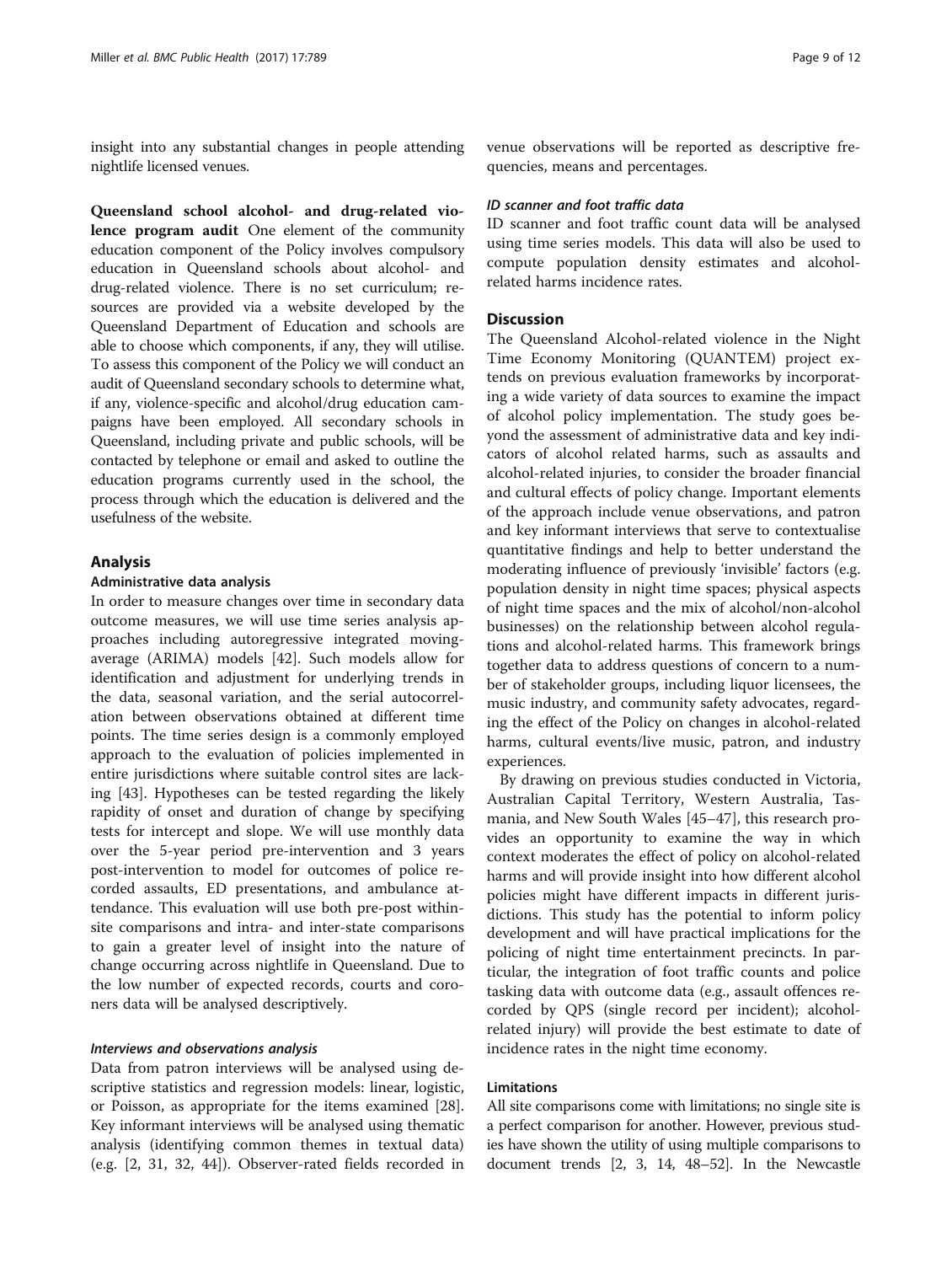<span id="page-9-0"></span>example, comparisons with nearby Hamilton, which had different characteristics, but similar legislative conditions allowed a part of the picture to be described [[49](#page-11-0)]. Further comparisons with other cities of similar sizes ad demographics, but with no restrictions, will allow a different part of the picture to be described [[28](#page-10-0), [53](#page-11-0)]. Further, this study does not look at potential impacts on longer term outcomes (e.g., liver cirrhosis) that may arise due to a reduction in overall alcohol use across the population.

#### Conclusions

This study will provide a comprehensive multifaceted evaluation of trends associated with changes in availability of alcohol and enforcement in the night-time economy within Australia, extending previous work to include a range of new methodologies and technologies. The breadth of the evaluation across an entire state, and using novel data collection methods as well as more traditional harms, will inform potential responses to intoxication, harm, and offending in the night-time economy.

## Additional file

[Additional file 1:](dx.doi.org/10.1186/s12889-017-4811-9) Images of maps. The maps are of the Safe Night Precincts in Queensland that are referred to within the paper. (PDF 8544 kb)

#### Abbreviations

ABR: Australian Business Register; ABS: Australian Business Survey; ARIMA: Autoregressive integrated moving-average; BAC: Blood alcohol concentration; CBD: Central business district; CPTED: Crime Prevention Through Environmental Design; EARF: Electronic Ambulance Report Form; ED: Emergency department; HAH: High-alcohol hours; NAPEDC: Non-Admitted Patient Emergency Department Care; NSW: New South Wales; OLGR: Office of Liquor and Gaming Regulation; QACIR: Queensland Ambulance Case Information Reporting; QHAPDC: Queensland Hospital Admitted Patient Data Collection; Qld: Queensland; QPRIME: Queensland Police Records and Information Management Exchange; QPS: Queensland police service; QUANTEM: Queensland Alcohol-related violence in the Night Time Economy Monitoring; SA: South Australia; SNP: Safe Night Precinct; Vic: Victoria; WA: Western Australia

#### Acknowledgments

Not applicable.

#### Funding

This study is funded by an ARC Linkage grant (LP160100067), the Queensland government, Foundation for Alcohol Research and Education, Australian Rechabites Foundation, and Lives Lived Well.

#### Availability of data and materials

Not applicable.

## Authors' contributions

PGM, JF, and KC designed the study with input from authors RZ, NC, HJ, KK, TC, AC, ML, DD, RR, SC, AC, RM, ND, BL, SM, NT, MC, MT & JN. PGM, JF, KC, and RZ drafted the manuscript with input from authors NC, HJ, KK, TC, AC, ML, DD, RR, SC, AC, RM, ND, BL, SM, NT, MC, MT & JN. All authors approved the final manuscript.

#### Authors' information

Not applicable.

#### Ethics approval and consent to participate

Ethics approval has been obtained from the Human Research Ethics Committees of Deakin University, The University of Queensland, and James Cook University for all project components.

For applicable study components participants will provide informed consent to participate. This will in the form of verbal consent (patron interviews), implied consent (follow-up patron surveys), and written consent (key informant interviews).

#### Consent for publication

Not applicable.

#### Competing interests

This study is funded by an ARC Linkage grant (LP160100067), the Queensland government, Foundation for Alcohol Research and Education, Australian Rechabites Foundation, and Lives Lived Well. PGM receives funding from Australian Research Council and Australian National Health and Medical Research Council, grants from NSW Government, National Drug Law Enforcement Research Fund, Foundation for Alcohol Research and Education, Cancer Council Victoria, Queensland government and Australian Drug Foundation, travel and related costs from Australasian Drug Strategy Conference. He has acted as a paid expert witness on behalf of a licensed venue and a security firm. JF receives funding from Australian Research Council and Australian National

Health and Medical Research Council, Queensland Government and Foundation for Alcohol Research and Education.

KC receives funding from Australian Research Council and Queensland Government.

HJ, RR, and SC receive funding from the Foundation for Alcohol Research and Education.

KK's contribution to this paper was from a National Health and Medical Research Council Research Fellowship (1041867). He receives research project funding from the Australian Research Council, the Foundation for Alcohol Research and Education, and the Health Research Council of New Zealand.

TC has received most of her research funding from national and international competitive grant agencies and the Commonwealth Government. She has never received alcoholic beverage industry funding. She has received economy travel class airfare from IOGT-NTO to attend meetings jointly convened by the Swedish Society of Medicine and the IOGT-NTO. Chikritzhs has also received travel funds from Systembolaget, the Swedish retail government-owned alcohol monopoly which operates with a public health and safety mandate.

ML is funded by an NHMRC Career Development Fellowship (1123840) and receives research funding from the Foundation for Alcohol Research and Education, the Australian Research Council and the Victorian Health Promotion Foundation.

All other authors declare that they have no competing interests.

#### Publisher's Note

Springer Nature remains neutral with regard to jurisdictional claims in published maps and institutional affiliations.

#### Author details

<sup>1</sup>School of Psychology, Deakin University, Waterfront Campus, Geelong, VIC 3220, Australia. <sup>2</sup>Institute for Social Science Research, University of Queensland, Brisbane, QLD, Australia. <sup>3</sup>School of Communication and Arts University of Queensland, Brisbane, QLD, Australia. <sup>4</sup>Centre for Alcohol Policy Research, LaTrobe University, Melbourne, VIC, Australia. <sup>5</sup>School of Medicine and Public Health, University of Newcastle, Newcastle, NSW, Australia. <sup>6</sup>National Drug Research Institute, Curtin University of Technology, Perth, WA, Australia. <sup>7</sup>College of Public Health, Medical & Vet Sciences, James Cook University, Cairns, QLD, Australia. <sup>8</sup>School of Psychology and Counselling Queensland University of Technology, Brisbane, QLD, Australia. <sup>9</sup>Turning Point Alcohol and Drug Centre and Monash University, Melbourne, VIC, Australia. <sup>10</sup>Foundation for Alcohol Research and Education, Canberra, ACT, Australia. <sup>11</sup>Queensland Alcohol and Drug Research and Education Centre, School of Public Health, University of Queensland, Brisbane, QLD, Australia.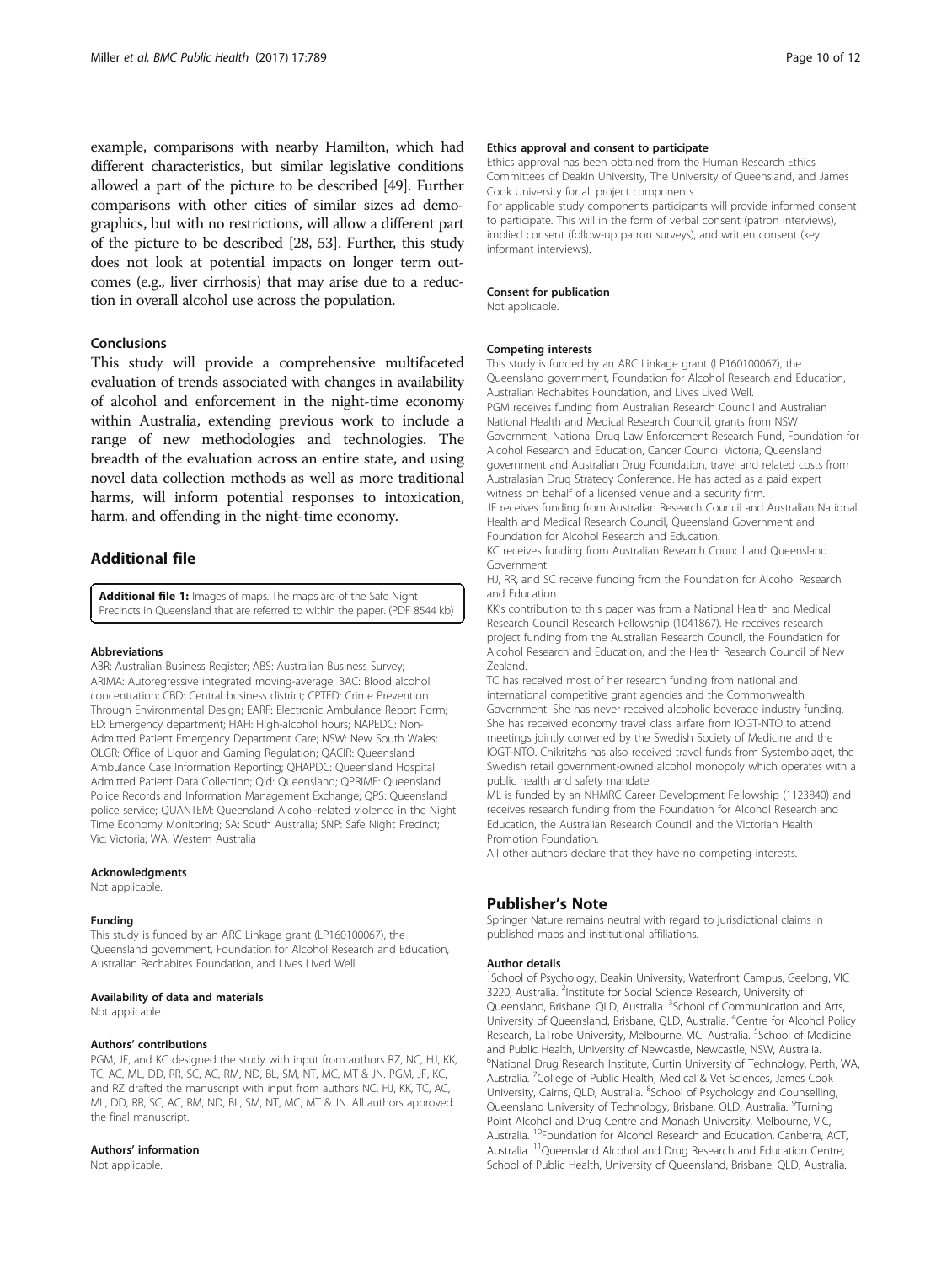#### <span id="page-10-0"></span>Received: 7 June 2017 Accepted: 2 October 2017 Published online: 05 October 2017

#### References

- 1. Chikritzhs T, Gray D, Lyons Z, Saggers S. Restrictions on the sale and supply of alcohol: evidence and outcomes. In. National Drug Research Institute: Perth, Australia; 2007.
- 2. Miller P, Curtis A, Palmer D, Busija L, Tindall J, Droste N, Gillham K, Coomber K, Wiggers J. Changes in injury-related hospital emergency department presentations associated with the imposition of regulatory versus voluntary licensing conditions on licensed venues in two cities. Drug Alcohol Rev. 2014;33(3):314–22.
- 3. Chikritzhs T, Stockwell T. The impact of later trading hours for Australian public houses (hotels) on levels of violence. J Stud Alcohol. 2002;63:591–9.
- 4. Wilkinson C, Livingston M, Room R. Impacts of changes to trading hours of liquor licences on alcohol-related harm: a systematic review 2005–2015. Public Health Res Pract. 2016;26(4)
- 5. Craig P, Dieppe P, Macintyre S, Michie S, Nazareth I, Petticrew M. Developing and evaluating complex interventions: new guidance. London: Medical Research Council; 2006.
- 6. Government Q. Tackling Alcohol-Fuelled Violence Legislation Amendment Act 2016. In.; 2016.
- 7. World Health Organization. International guide for monitoring alcohol consumption and related harm. Geneva, Switzerland: World Health Organization; 2000.
- 8. Denzin NK. The research act: a theoretical introduction to sociological methods. 3rd ed. Englewood Cliffs, N.J: Prentice Hall; 1989.
- 9. Maclennan B, Kypri K, Connor J, Potiki T, Room R. New Zealand's new alcohol laws: protocol for a mixed-methods evaluation. BMC Public Health. 2016;16(1):29.
- 10. Safe night precinct maps [\[https://www.business.qld.gov.au/industries/](https://www.business.qld.gov.au/industries/hospitality-tourism-sport/liquor-gaming/liquor/safe-night-precincts/maps) [hospitality-tourism-sport/liquor-gaming/liquor/safe-night-precincts/maps\]](https://www.business.qld.gov.au/industries/hospitality-tourism-sport/liquor-gaming/liquor/safe-night-precincts/maps).
- 11. Miller P, Tindall J, Sønderlund A, Groombridge D, Lecathelinais C, Gillham K, McFarlane E, de Groot F, Droste N, Sawyer A et al. Dealing with alcoholrelated problems in the night-time economy, Final Report. In. Edited by National Drug Law Enforcement Research Fund (NDLERF): Australia; 2012.
- 12. Coghlan S, Sutherland P, Millstead M. Temporal distribution of crime in Victorian night-time entertainment precincts. Available at: [https://www.](https://www.crimestatistics.vic.gov.au/research-and-evaluation/publications/temporal-distribution-of-crime-in-victorian-night-time) [crimestatistics.vic.gov.au/research-and-evaluation/publications/temporal](https://www.crimestatistics.vic.gov.au/research-and-evaluation/publications/temporal-distribution-of-crime-in-victorian-night-time)[distribution-of-crime-in-victorian-night-time.](https://www.crimestatistics.vic.gov.au/research-and-evaluation/publications/temporal-distribution-of-crime-in-victorian-night-time) In. Melbourne, Victoria: Crime Statistics Agency; 2016.
- 13. Young DJ, Stockwell T, Cherpitel CJ, Ye Y, Macdonald S, Borges G, Giesbrecht N. Emergency room injury presentations as an indicator of alcohol-related problems in the community: a multilevel analysis of an international study. J Stud Alcohol. 2004;65(5):605–13.
- 14. Miller PG, Sonderlund A, Coomber K, McKenzie S. The long-term effect of lockouts on alcohol-related emergency department attendances within Ballarat, Australia. Drug Alcohol Rev. 2012;31(4):370–6.
- 15. Miller PG, Sonderlund A, Coomber K, Palmer D, Gillham K, Tindall J, Wiggers J. Do community interventions targeting licensed venues reduce alcoholrelated emergency department presentations? Drug Alcohol Rev. 2011;30(5): 546–53.
- 16. Lensvelt E, Gilmore W, Gordon E, Hobday M, Liang W, Chikritzhs TN: Trends in estimated alcohol-related emergency department presentations in Australia, 2005–06 to 2011–12. National Alcohol Indicators Project [R279]. Retrieved from: [https://ndri.curtin.edu.au/local/docs/pdf/naip/naip014.pdf.](https://ndri.curtin.edu.au/local/docs/pdf/naip/naip014.pdf) In. Perth, Australia; 2015.
- 17. Sutherland I, Sivarajasingam V, Shepherd JP. Recording of community violence by medical and police services. Injury Prev. 2002;8(3):246–7.
- 18. Shepherd J, Shapland M, Scully C. Recording by the police of violent offences; an accident and emergency department perspective. Med Sci Law. 1989;29(3):251–7.
- 19. Coomber K, Miller PG, Livingston M, Xantidis L. Larger regional and rural areas in Victoria, Australia, experience more alcohol-related injury presentations at emergency departments: regional and rural alcohol-related injury. J Rural Health. 2013;29(3):320–6.
- 20. Jayasekara H, Ferris J, Matthews S, Livingston M, Lloyd B. Trends in alcoholattributable morbidity and mortality for Victoria, Australia from 2000/01 to 2009/10. Drug Alcohol Rev. 2016;35(5):564–72. doi:[10.1111/dar.12384](http://dx.doi.org/10.1111/dar.12384). Epub 2016 Feb 24.
- 21. Australian National Centre for Classification in Health. The international statistical classification of diseases and related health problems, tenth revision, Australian modification (ICD-10-AM). Lidcombe, New South Wales; 2010.
- 22. Andrade D, Homel R, Townsley M. Trouble in paradise: the crime and health outcomes of the surfers paradise licensed venue lockout. Drug Alcohol Rev. 2016.
- 23. Murray DF. Violence in Paradise: The Physical, Social and Perceived Environments in a Beachside Entertainment District. Griffith University: Australia. 2011. Available at: [https://www120.secure.griffith.edu.au/rch/file/](https://www120.secure.griffith.edu.au/rch/file/ee8d2f85-1a77-acb1-d6e9-021f311e0ca4/1/Murray_2011_02Thesis.pdf) [ee8d2f85-1a77-acb1-d6e9-021f311e0ca4/1/Murray\\_2011\\_02Thesis.pdf.](https://www120.secure.griffith.edu.au/rch/file/ee8d2f85-1a77-acb1-d6e9-021f311e0ca4/1/Murray_2011_02Thesis.pdf) Accessed 4 Oct 2017.
- 24. Ferris J, McElwee P, Matthews S, Smith K, Lloyd B. Data linkage of healthcare services: alcohol and drug ambulance attendances, emergency department presentations and hospital admissions (2004-09). Australas Epidemiolt. 2016;23(1):37.
- 25. Lloyd B, Matthews S, Gao C, editors. Trends in alcohol and drug related ambulance attendances in Victoria 2012/13. Fitzroy. Turning Point: Victoria; 2014.
- 26. Australian Bureau of Statistics. 8165.0 Counts of Australian Businesses, including Entries and Exits, Jun 2012 to Jun 2016. Canberra: ABS; 2017.
- 27. Miller P, Pennay A, Droste N, Jenkinson R, Quinn B, Chikritzhs T, Tomsen S, Wadds P, Jones S, Palmer D, et al. Patron offending and intoxication in night-time entertainment districts (POINTED). In. Commonwealth of Australia: Canberra, Australia; 2013.
- 28. Miller P, Pennay A, Droste N, Butler E, Jenkinson R, Hyder S, Quinn B, Chikritzhs T, Tomsen S, Wadds P, et al. A comparative study of blood alcohol concentrations in Australian night-time entertainment districts: intoxication in Australia at night-time. Drug Alcohol Rev. 2014;33(4):338–45.
- 29. Graham K, Bernards S, Clapp JD, Dumas TM, Kelley-Baker T, Miller PG, Wells S. Street intercept method: an innovative approach to recruiting young adult high-risk drinkers: street intercept recruitment method. Drug Alcohol Rev. 2014;33(4):449–55.
- 30. Cohen J: Statistical power analysis for the behavioral sciences Lawrence Earlbaum Associates. Hillsdale, NJ. 1988:20-26.
- 31. Miller P, Palmer D, McFarlane E, Curtis A. Key stakeholder views of venue lockouts in Newcastle and Geelong. Crime Prev Community Saf. 2014;16(1):38–53.
- 32. Curtis A, Miller P, Droste N, McFarlane E, Martino F, Palmer D. The ones that turn up are the ones that are responsible': key stakeholders perspectives on liquor accords. Drug Alcohol Rev. 2016;35(3):273–9.
- 33. Miller PG, Palmer D, Droste N, Tindall J, Gillham K, Sonderlund A, McFarlane E, de Groot F, Sawyer A, Groombridge D, et al. Dealing with alcohol-related problems in the night-time economy: a study protocol for mapping trends in harm and stakeholder views surrounding local community level interventions. BMC Res Notes. 2011;4(1):204.
- 34. Miller PG, Pennay A, Jenkinson R, Droste N, Chikritzhs T, Tomsen S, Wadds P, Jones SC, Palmer D, Barrie L, et al. Patron offending and intoxication in night time entertainment districts (POINTED): a study protocol. Int J Alcohol Drug Res. 2013;2(1)
- 35. Coomber K, Pennay A, Droste N, Mayshak R, Martino F, Bowe SJ, Miller PG. Observable characteristics associated with alcohol intoxication within licensed entertainment venues in Australia. Int J Drug Policy. 2016;36:8–14.
- 36. Coomber K, Droste N, Pennay A, Mayshak R, Martino F, Miller P. Patronage, intoxication and licensed venue characteristics: trends across the night in five Australian cities. Subst Use Misuse. 2017;52(9):1191–201.
- 37. Cozens PM, Saville G, Hillier D. Crime prevention through environmental design (CPTED): a review and modern bibliography. Prop Manag. 2005; 23(5):328–56.
- 38. Kepler Analytics [<https://www.kepleranalytics.com.au>/]. Accessed 4 Oct 2017.
- 39. Norström T, Miller T, Holder H, Österberg E, Ramstedt M, Rossow I, Stockwell T. Potential consequences of replacing a retail alcohol monopoly with a private licence system: results from Sweden. Addiction. 2010;105(12):2113–9.
- 40. Palmer D, Warren I, Miller PG. ID scanners in the night-time economy: social sorting or social order? Trends Issues Crime Criminal Justice. 2013;(466):1.
- 41. Peter G, Miller PD, McFarlane E, Warren I, Curtis A. Patron banning in the nightlife entertainment districts: a key informant perspective. Int J Drug Policy. 2016;77(4):606–11.
- 42. Statistical Research and Applications Branch: Joinpoint Regression Program (Ver. 4.0.4). United States: Surveillance Research Program, National Cancer Institute; 2013.
- 43. Cook D, Campbell DT. Quasi-experimentation : design & analysis issues for field settings. Chicago: Rand McNally College Pub. Co.; 1979.